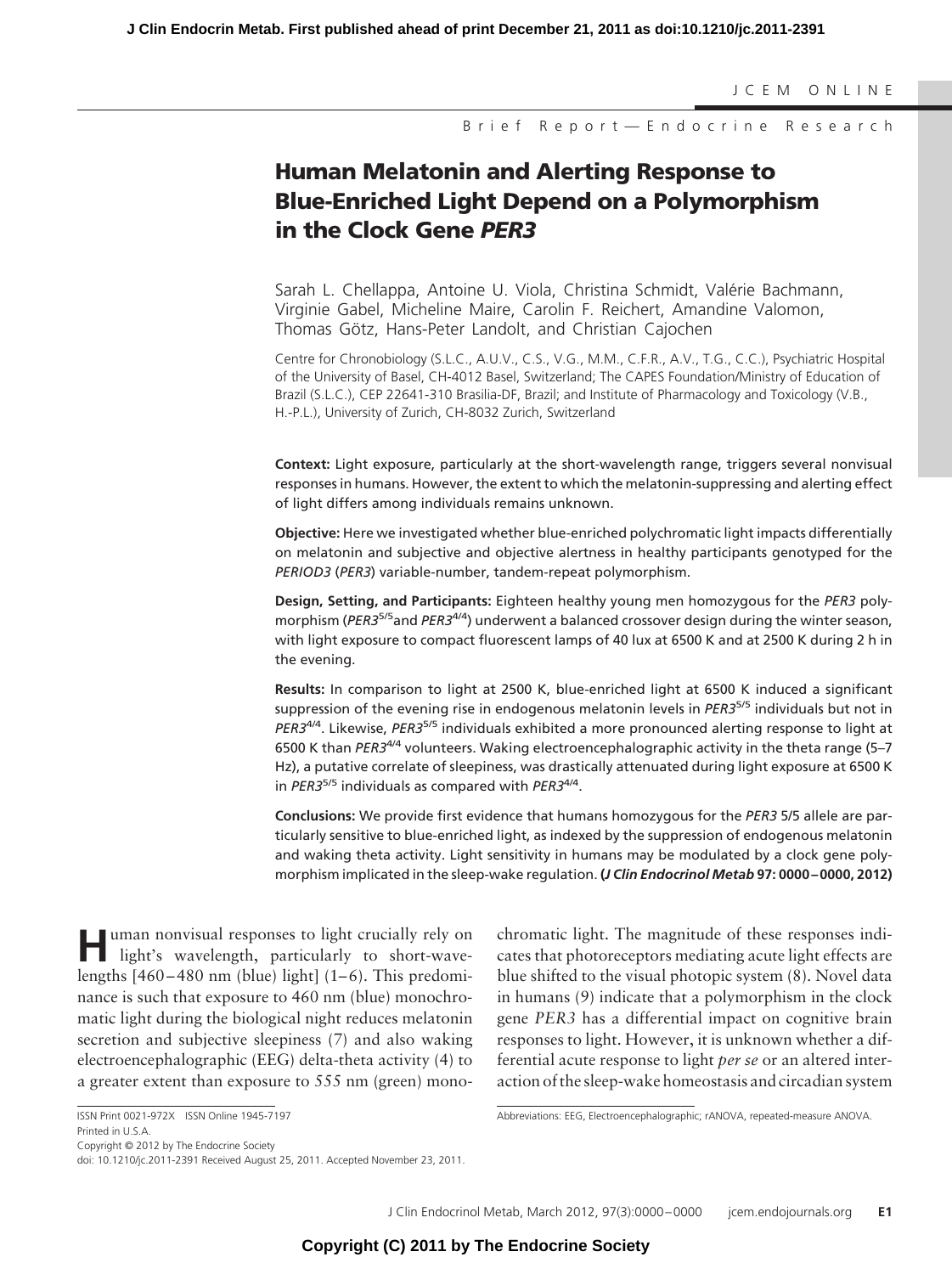elicited these effects in individuals genotyped for the*PER3* variable-number tandem-repeat polymorphism. Thus, we investigated whether individual differences in the melatonin supression and alerting action of light are modulated by a clock gene polymorphism also implicated in sleepwake regulation (10).

# **Subjects and Methods**

#### **Participants**

Seventy young people (20 –31 yr old) were recruited from a pool of participants also enrolled for other studies. Of these, 50 participants completed a general medical questionnaire, Morning-Evening Questionnaire, and Pittsburgh Sleep Questionnaire and provided saliva samples for genomic DNA analysis. Exclusion criteria included extreme chronotypes, smoking, medication or drug consumption, body mass index less than 19 and greater than  $28 \text{ kg/m}^2$ , shift work, transmeridian flights 2 months before the study, and medical and sleep disorders. The distribution of *PER3* genotypes in the 50 potential candidates was 21 *PER34/4* (nine men, 13 women), 10 *PER35/5* (nine men, one woman), and 19 *PER34/5* individuals (five men, 14 women). Eighteen healthy male volunteers (20–28 yr old; mean  $\pm$  sEM  $25.9 \pm 1.2$ ) homozygous for the *PER3* polymorphism (nine *PER3<sup>4/4</sup>*, nine *PER3<sup>5/5</sup>*) were carefully matched by age, body mass index, and ethnicity (Supplemental Table 1). Women were not included in this study because we did not have comparable subgroups of *PER35/5* and *PER34/4* women. All participants gave written informed consent. The study was approved by the local ethics committee (EKBB/Ethikkommission beider Basel, Switzerland) and conformed to the Declaration of Helsinki.

#### **Protocol**

A balanced crossover design study was conducted during the winter season (January to April) to minimize the effects of outdoor light levels and comprised three segments separated by 1 wk. The protocol started 10 h after volunteers' habitual wake-up time and ended the next day after usual wake-up time. Sleepwake schedules were assessed by wrist actigraphy (actiwatch L; Cambridge Neurotechnology Ltd., Cambridge, UK) and selfreported sleep logs. During each protocol, participants underwent 1.5 h under dim light (<8 lux), 2 h under complete darkness, 2 h of light exposure (compact fluorescent lamps with 6500 or 2500 K or incandescent light bulbs at 3000 K), and a post-light episode of approximately 45 min under dim light until habitual sleep time. Each protocol was conducted at the same time of day (evening), same light intensity (ca. 40 lux measured at eye level seated at the desk), and same protocol length (ca. 6 h in total) for each participant. The treatment order (6500 *vs.* 2500 *vs.* 3000 K) was randomized to avoid possible order effects of the light conditions. For detailed information on light settings, please see report published elsewhere (11). The effects of light at 3000 K did not differ from light at 2500 K in either genotype. Thus, here we report the comparison between light at 6500 and 2500 K.

# **Genotyping**

DNA was extracted with the NucleoSpin tissue kit (Marchery-Nagel AG, Oensingen, Switzerland). All genotypes were determined with an allele-specific PCR on an MJ Research PTC-225 thermal cycler (MJ Research/Bio-Rad Laboratories, Reno, NV) using Hot FIREPol DNA polymerase (Solis BioDyne, Tartu, Estonia) and a forward and reverse primer. The *PER3* forward primer was as follows: 5'-TTACAGGCAACAATGGCAGT-3' and the reverse primer: 5'-CCACTACCTGATGCTGCTGA-3' [annealing temperature 59 C (25 mm  $MgCl<sub>2</sub>$ )]. The PCR products were analyzed by agarose gel electrophoresis.

#### **Primary outcome measures**

The primary phenotypes were salivary melatonin, subjective sleepiness, and waking EEG activity. Saliva melatonin was collected every 40 min during the protocol. A direct double-antibody RIA was used for melatonin assays (validated by gas chromatography-mass spectroscopy with analytical least detectable dose of 0.65 pm/ml; Bühlmann Laboratory, Schönenbuch, Switzerland) (12). The minimum detectable dose of melatonin (analytical sensitivity) was 0.2 pg/ml. Subjective sleepiness was assessed with the Karolinska Sleepiness Scale (13) every 40 min during the protocol. Waking EEG activity was recorded continuously during 6 h of scheduled wakefulness with a Vitaport Ambulatory system (Vitaport-3 digital recorder; TEMEC Instruments BV, Kerkrade, The Netherlands). Eight EEG derivations (F3, F4, C3, C4, P3, P4, O1, O2, referenced against linked mastoids), two electrooculograms, one submental electromyogram, and one electrocardiogram were recorded. All EEG signals were filtered at 30 Hz (fourth order Bessel type antialiasing, low pass filter, total 24 dB/Oct), with a time constant of 1.0 sec before online digitization (range 610  $\mu$ V, 12 bit AD converter, 0.15  $\mu$ V/bit; storage sampling rate at 128 Hz). Raw signals were stored online on a Flash RAM card (Viking, Rancho Santa Margarita, CA) and downloaded offline to a personal computer hard drive. EEG were subjected to spectral analysis using a fast Fourier transform (10% cosine 2 sec window), which resulted in a 0.5-Hz resolution. The Karolinska Drowsiness Test (14) was performed hourly during scheduled wakefulness (six times). The 3-min EEG during the Karolinska Drowsiness Test were manually scored for artifacts offline, and absolute EEG power densities were then calculated for artifact-free, 2-sec epochs in the frequency range of 0.5–20 Hz. For data reduction, artifact free, 2-sec epochs were averaged over 20-sec epochs.

#### **Statistical analysis**

For all analyses, the statistical package SAS (SAS Institute Inc., Cary, NC; version 9.1) was used. To compare the effects of 2 h light exposure to prelight levels, melatonin, subjective sleepiness, and waking EEG theta activity (5–7 Hz) during light were adjusted to prelight levels for each participant and compared with *t* tests. The time course of salivary melatonin, subjective sleepiness, and waking EEG activity was analyzed with repeatedmeasure ANOVA (rANOVA) using a general linear model, with the factors light condition, time, genotype, and derivation (for EEG activity). All *P* values derived from rANOVA were based on Huynh-Feldt's-corrected degrees of freedom. Supplemental Table 2 provides main and interaction effects for melatonin, subjective sleepiness, and waking theta activity. The alpha adjustment for multiple comparisons was applied using the Tukey-Kramer test for melatonin, subjective sleepiness, and theta ac-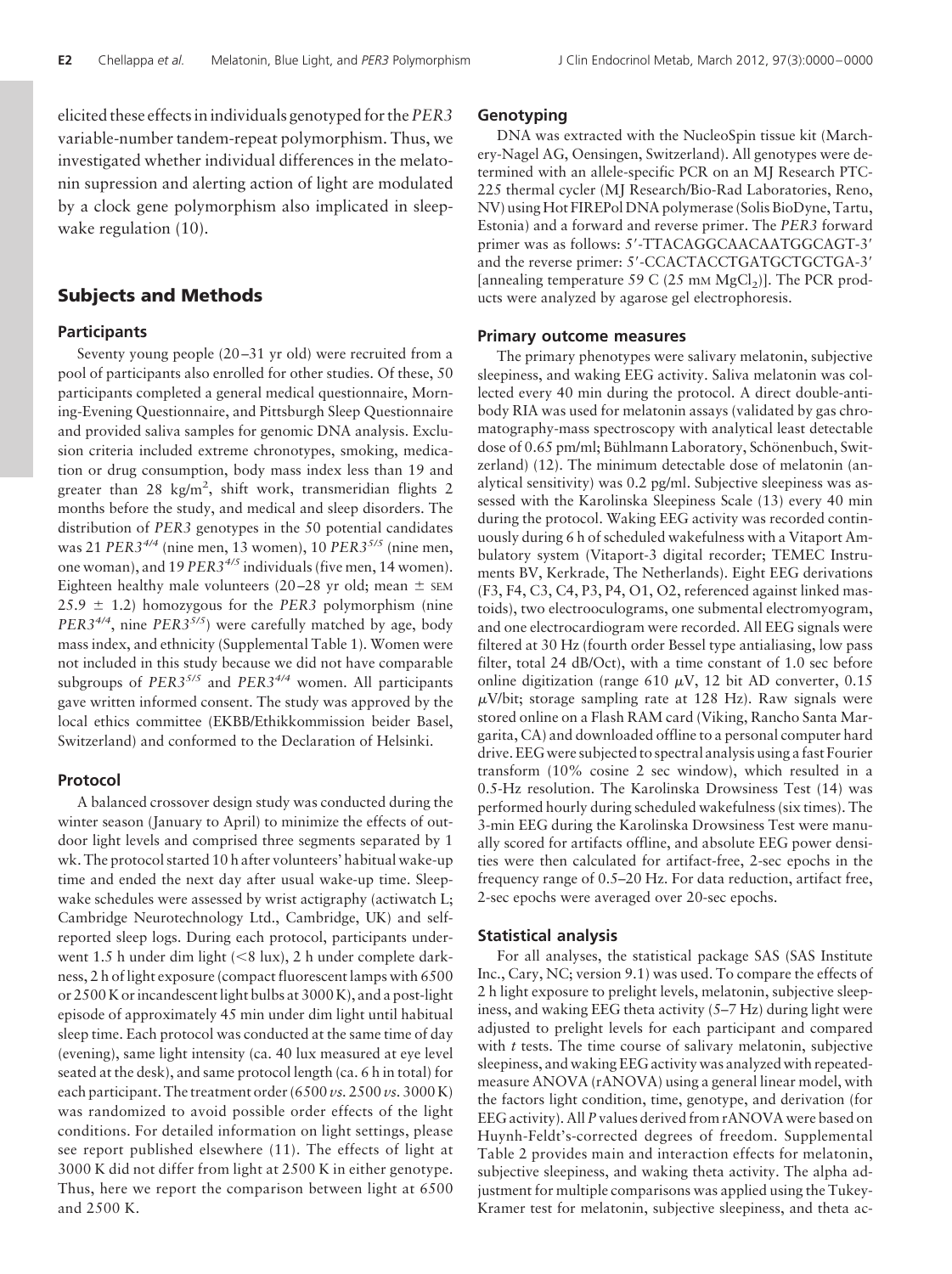

**FIG. 1.** Light effects on melatonin and subjective/objective markers of alertness in *PER3*4/4 (*left panel*) and *PER3*5/5 participants (*right panel*). A, Time course of salivary melatonin. *Inset*, Salivary melatonin levels during 2 h of light exposure adjusted to prelight exposure (percentage of melatonin change). B, Time course of subjective sleepiness. *Inset*, Same as for A. C, Time course of waking EEG theta activity (5–7 Hz). Inset, Same as for A. Values as mean  $\pm$  sem.  $*$ ,  $P < 0.05$ .

tivity due to the multiple time samplings at which these data were collected. To test the degree of melatonin suppression (comparison of absolute melatonin levels during light exposure to prelight) and alerting response to light (comparison of absolute subjective sleepiness levels during light exposure to prelight), we computed the Spearman rank correlation coefficients of these variables.

# **Results**

# **Melatonin suppression**

We found a wavelength-dependent suppression of salivary melatonin modulated by the *PER3* polymorphism, such that melatonin significantly decreased in*PER35/5* but not in *PER34/4* individuals after 90 min of blue light [three way rANOVA with factors genotype *vs.*time *vs.* light condition;  $P = 0.01$  (Tukey-Kramer test for multiple comparisons)] (Fig. 1A). Blue-enriched light attenuated the evening rise in endogenous melatonin levels significantly more in *PER3<sup>5/5</sup>* (mean  $\pm$  sem 28.1  $\pm$  6.8%) than *PER3<sup>4/4</sup>*  $(\text{mean} \pm \text{sem } 49.6 \pm 10.4\%)$  individuals (*t* test; *P* = 0.03) (Fig. 1A, *inset*).

# **Subjective and objective alertness**

Since endogenous melatonin levels in the evening are linked to individual vigilance levels, we tested whether subjective and objective markers of sleepiness also exhib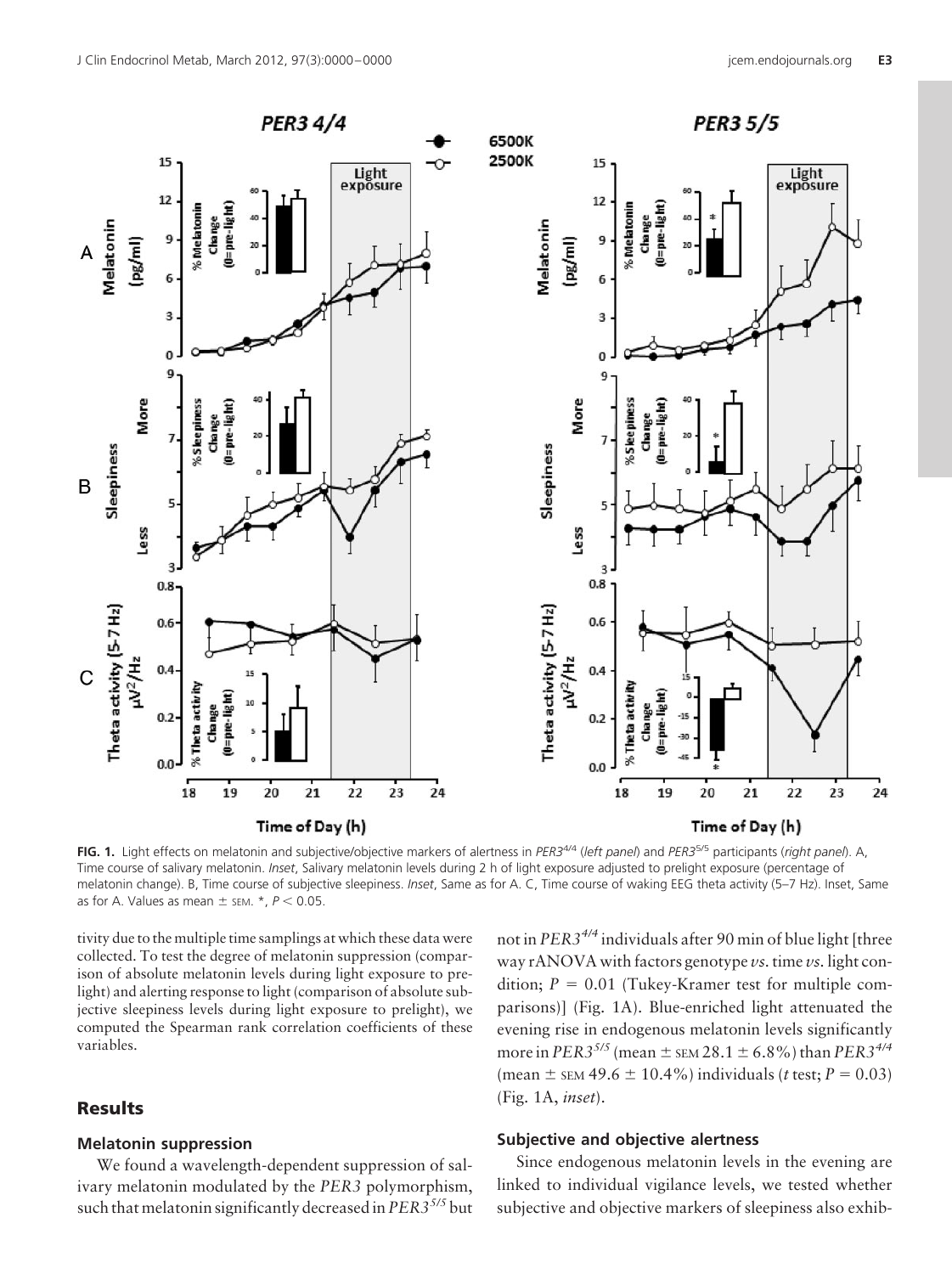ited a genotype dependency. The time course of subjective sleepiness (Fig. 1B) revealed no significant interaction of genotype *vs.* time *vs.* light condition. However, blue-enriched light significantly reduced sleepiness in a genotypedependent manner, such that *PER35/5* were more alert (mean  $\pm$  sem 6.7  $\pm$  7.8%) than *PER3<sup>4/4</sup>* (mean  $\pm$  sem  $30.3 \pm 8.4\%$ ) individuals (*t* test;  $P = 0.04$ ) (Fig. 1B, *inset*). This subjective perception was mirrored by changes in the waking EEG theta activity (5–7 Hz). During blue-enriched light, *PER35/5* individuals experienced significantly less theta activity than *PER34/4* individuals [two way rA-NOVA with factors genotype *vs.* condition;  $P = 0.01$ (Tukey-Kramer test for multiple comparisons)] (Fig. 1C). Comparison of theta activity during light exposure to prelight indicated that, during blue-enriched light, *PER35/5* had significantly less theta activity (mean  $\pm$  sEM  $-34.1.1 \pm 5.7\%$ ) than *PER*3<sup>4/4</sup> (mean  $\pm$  sEM 5.1  $\pm$  3.4%) individuals (*t* test;  $P = 0.01$ ) (Fig. 1C, *inset*).

# **Relationship of melatonin suppression and alerting response**

Correlations between melatonin suppression and the alerting response to light, as indexed by subjective sleepiness, revealed that, during light at 2500 K, neither *PER3*<sup>5/5</sup> ( $r = 0.31; P = \text{ns}$ ) nor *PER3*<sup>4/4</sup> individuals ( $r =$ 0.29,  $P =$ ns) had significant correlations. During light at 6500 K, *PER34/4* individuals had no significant correlation ( $r = 0.19$ ;  $P = \text{ns}$ ), while *PER3<sup>5/5</sup>* had a stronger correlation of the degree of melatonin suppression and the alerting response to light ( $r = 0.77$ ;  $p = 0.02$ ) (Supplemental Fig. 1).

## **Discussion**

Nonvisual responses to light, such as melatonin suppression, involve melanopsin-containing intrinsic photosensitive retinal ganglion cells. These cells directly connect via the retinohypothalamic tract to the suprachiasmatic nucleus, which then projects to the pineal gland, the site of central melatonin production (15). This neuroanatomical pathway may explain the reduced melatonin levels during and/or after short-wavelength light exposure, which was stronger in *PER35/5* than *PER3*4/4 participants. Recently a functional knockout of *Period3* in mice resulted in altered sensitivity to light, such that the mice deficient for *Per3* had reduced nonvisual responses to light (16), similar to melanopsin knockout mice (17). This goes in line with our observation that a polymorphism in the human clock gene *PER3* may play an important role in the light input of the circadian clock.

Photosensitive ganglion cells project directly and indirectly (via suprachiasmatic nucleus) to brain areas implicated in wakefulness and arousal regulation (15). Recent functional magnetic resonance imaging data (9) show that monochromatic blue light increased brain responses in a left thalamofrontoparietal circuit only in *PER3*5/5 individuals when sleep pressure was high but with no effect on behavior, probably due to the short duration (1 min) light exposure. In this context, our data imply that longer light exposure (2 h) may impact on melatonin suppression and alertness in a *PER3* genotype manner. The *PER3* variablenumber tandem-repeat modulates human sleep-wake regulation (10) and also diurnal preference, with increased morning preference in *PER35/5* individuals (18). However, because prior wakefulness and circadian phase were similar between the genotypes in our study, the alerting response in *PER35/5* cannot be explained only by altered interactions of circadian and sleep-wake homeostatic processes. Rather, increased sensitivity to light, as indexed by more melatonin suppression in *PER35/5*, may have impacted on brain structures involved in arousal regulation. Nevertheless, without a no-light condition, the exact magnitude of melatonin suppression for each light setting remains uncertain. Our findings indicate that differences in light sensitivity may be modulated by a clock gene polymorphism, which may help to understand the inter-individual variability of the nonvisual responses to light.

# **Acknowledgments**

We thank Claudia Renz, Giovanni Balestrieri, and Marie-France Dattler for help in data acquisition; Peter Blattner and Ronald Steiner for the light settings; and Dieter Lang (Osram) for providing compact fluorescent lamps.

Address all correspondence and requests for reprints to: Centre for Chronobiology, Psychiatric Hospital of the University of Basel, Wilhelm Kleinstrasse 27, CH-4012 Basel, Switzerland. E-mail: christian.cajochen@upkbs.ch.

This work was supported by the Swiss Federal Office for Public Health.

Disclosure Summary: All the authors have nothing to disclose.

### **References**

- 1. **Berson DM, Dunn FA, Takao M** 2002 Phototransduction by retinal ganglion cells that set the circadian clock. Science 295:1070 –1073
- 2. **Smith MR, Eastman CI** 2009 Phase delaying the human circadian clock with blue-enriched polychromatic light. Chronobiol Int 26: 709 –725
- 3. **Phipps-Nelson J, Redman JR, Schlangen LJ, Rajaratnam SM** 2009 Blue light exposure reduces objective measures of sleepiness during